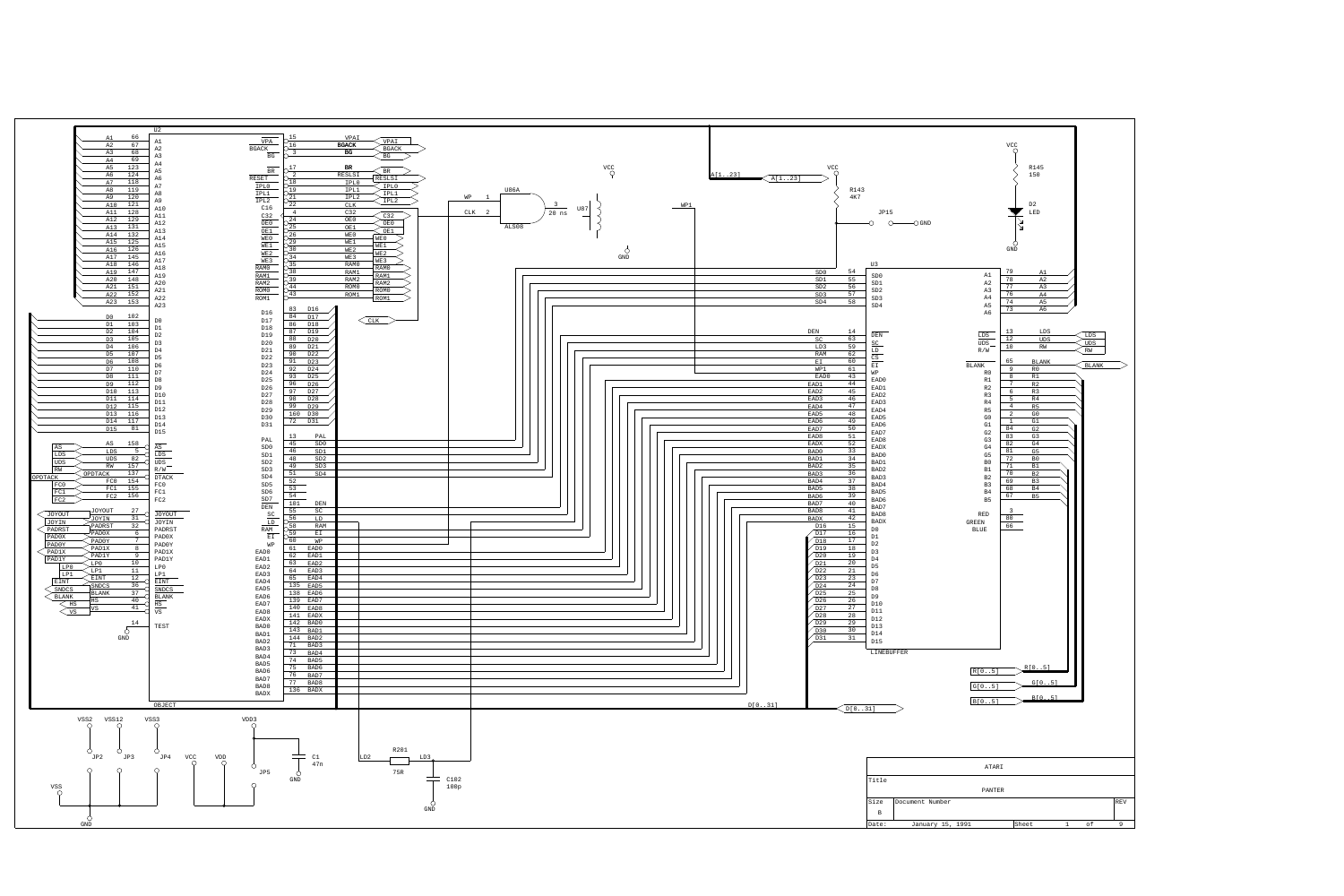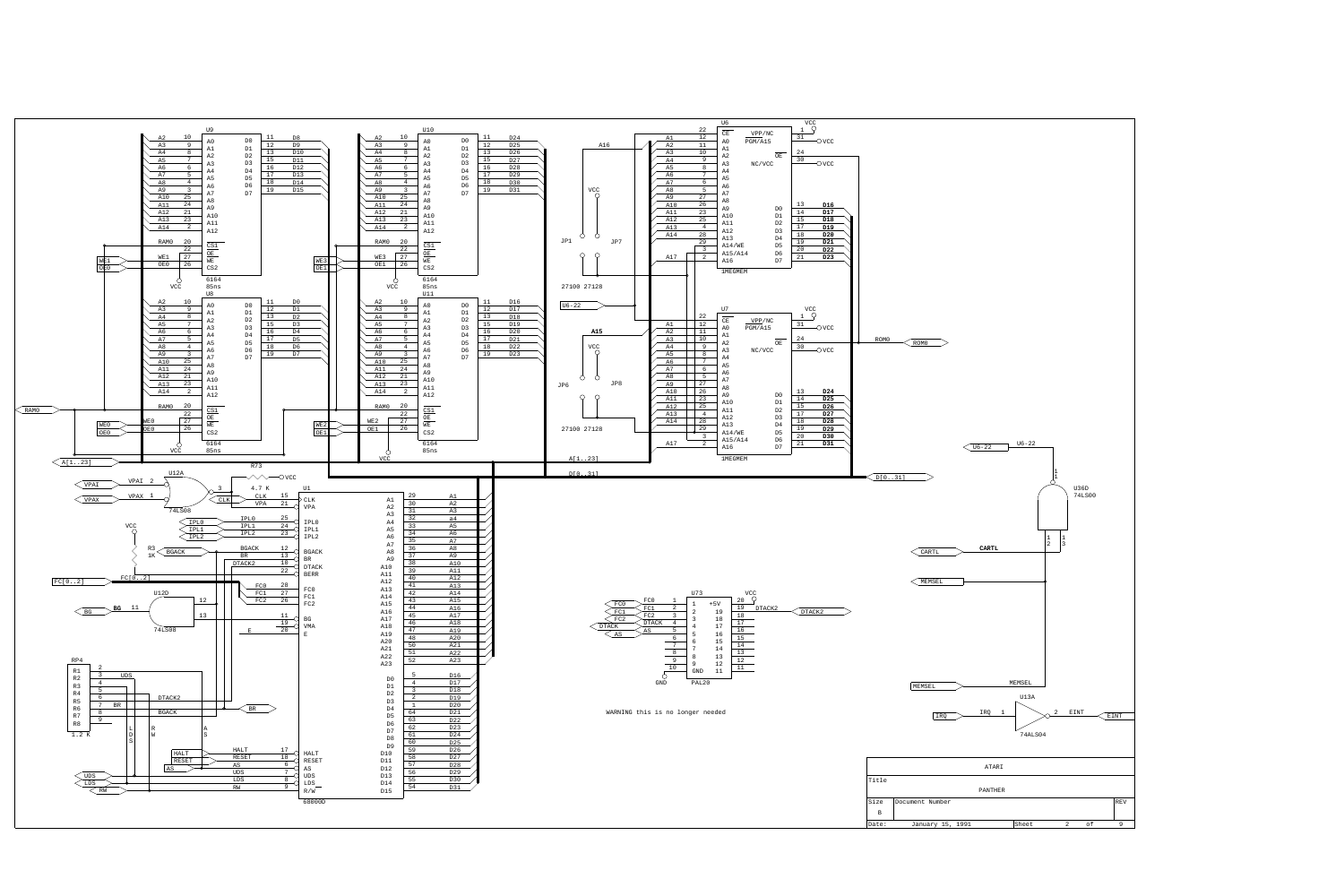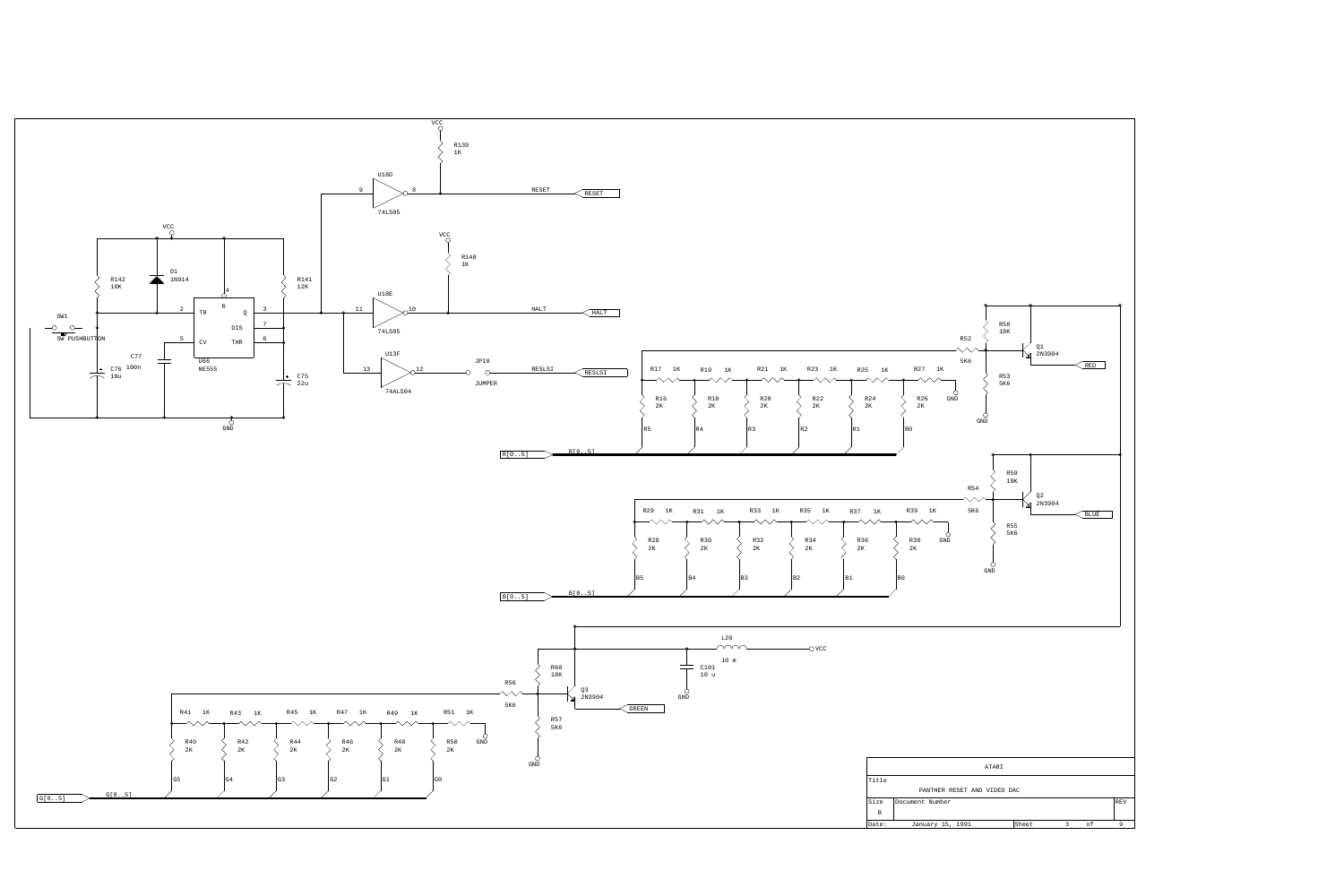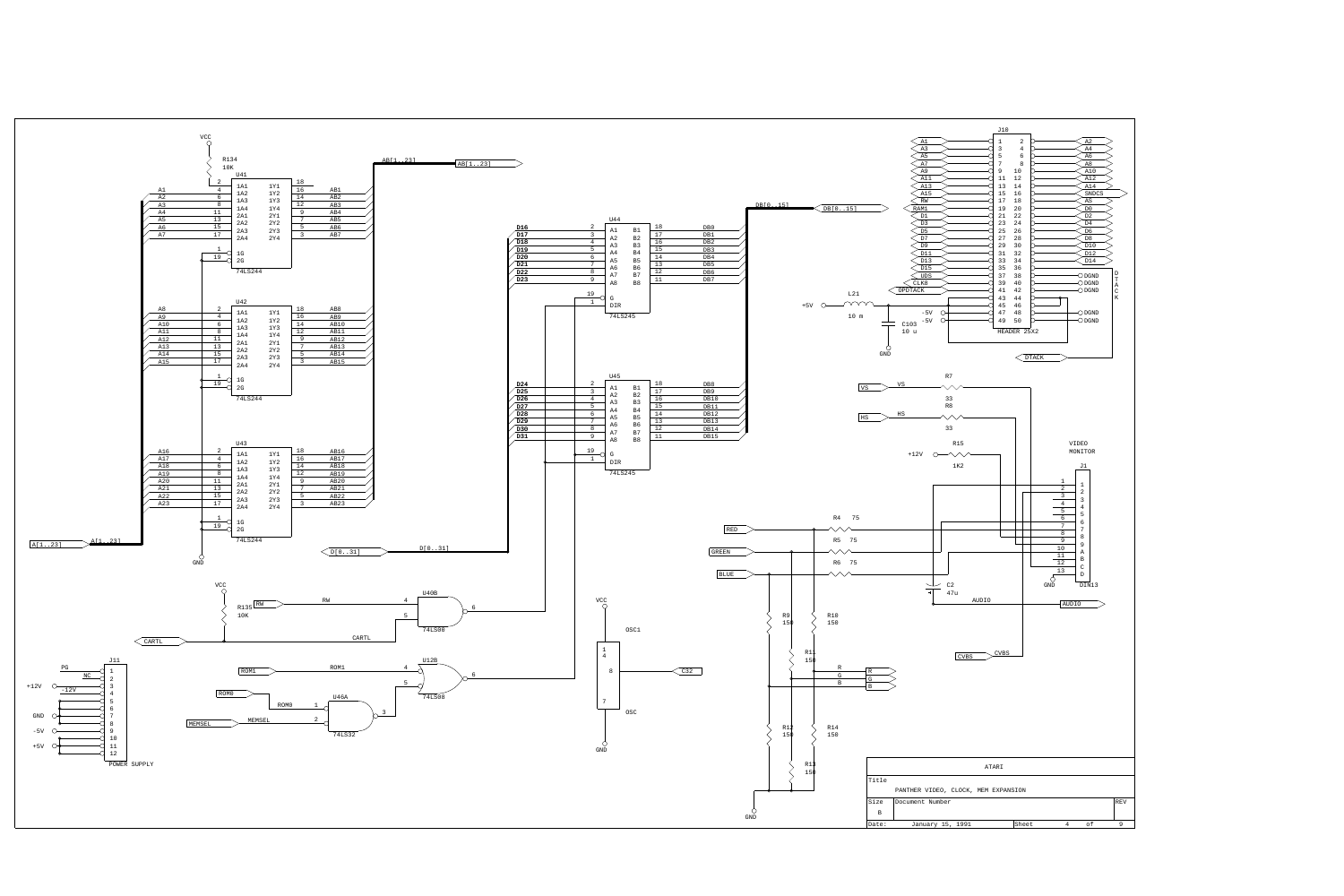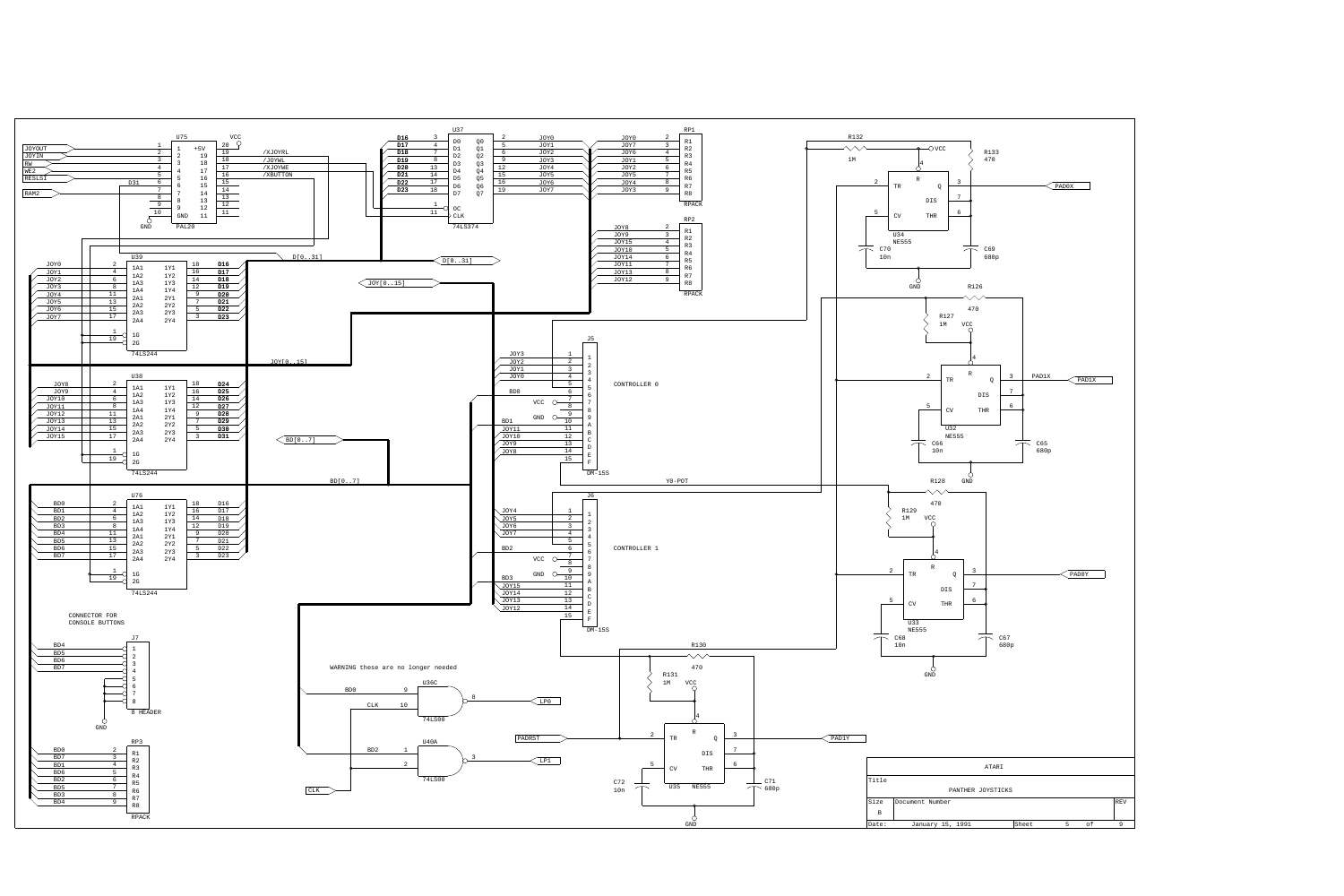| CVBS                  | CVBS            |                         |  |  |       |  |        |  |               |  |
|-----------------------|-----------------|-------------------------|--|--|-------|--|--------|--|---------------|--|
|                       |                 |                         |  |  |       |  |        |  |               |  |
|                       |                 |                         |  |  |       |  |        |  |               |  |
|                       | AUDIO           |                         |  |  |       |  |        |  |               |  |
|                       |                 |                         |  |  |       |  |        |  |               |  |
|                       |                 |                         |  |  |       |  |        |  |               |  |
|                       |                 |                         |  |  |       |  |        |  |               |  |
|                       |                 |                         |  |  |       |  |        |  |               |  |
|                       |                 |                         |  |  |       |  |        |  |               |  |
|                       |                 |                         |  |  |       |  |        |  |               |  |
|                       |                 |                         |  |  |       |  |        |  |               |  |
| ATARI<br>Title        |                 |                         |  |  |       |  |        |  |               |  |
| Size                  | Document Number | PANTHER VIDEO MODULATOR |  |  |       |  |        |  | REV           |  |
| $\mathbf{B}$<br>Date: |                 | January 14, 1991        |  |  | Sheet |  | $6$ of |  | $\frac{9}{2}$ |  |
|                       |                 |                         |  |  |       |  |        |  |               |  |

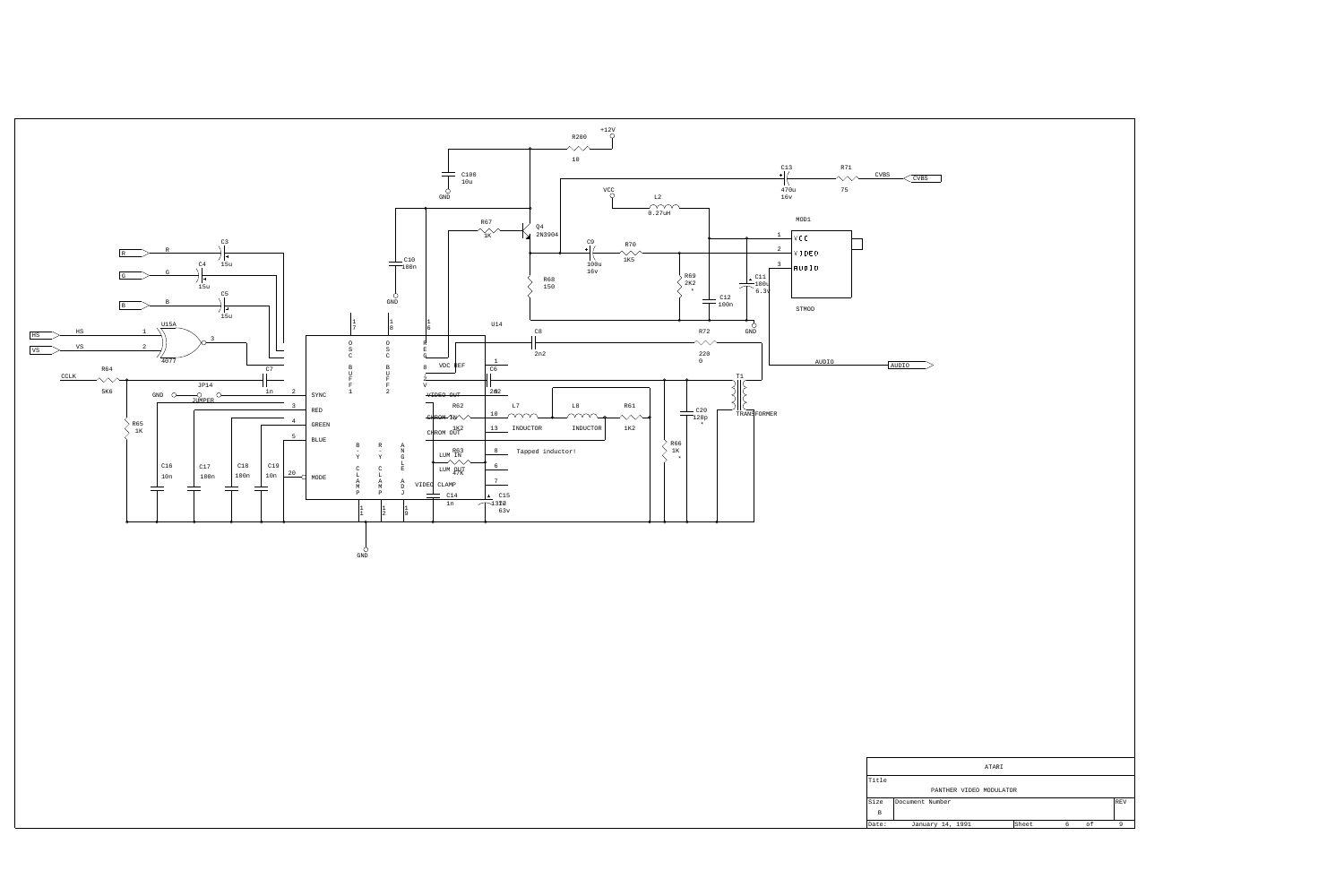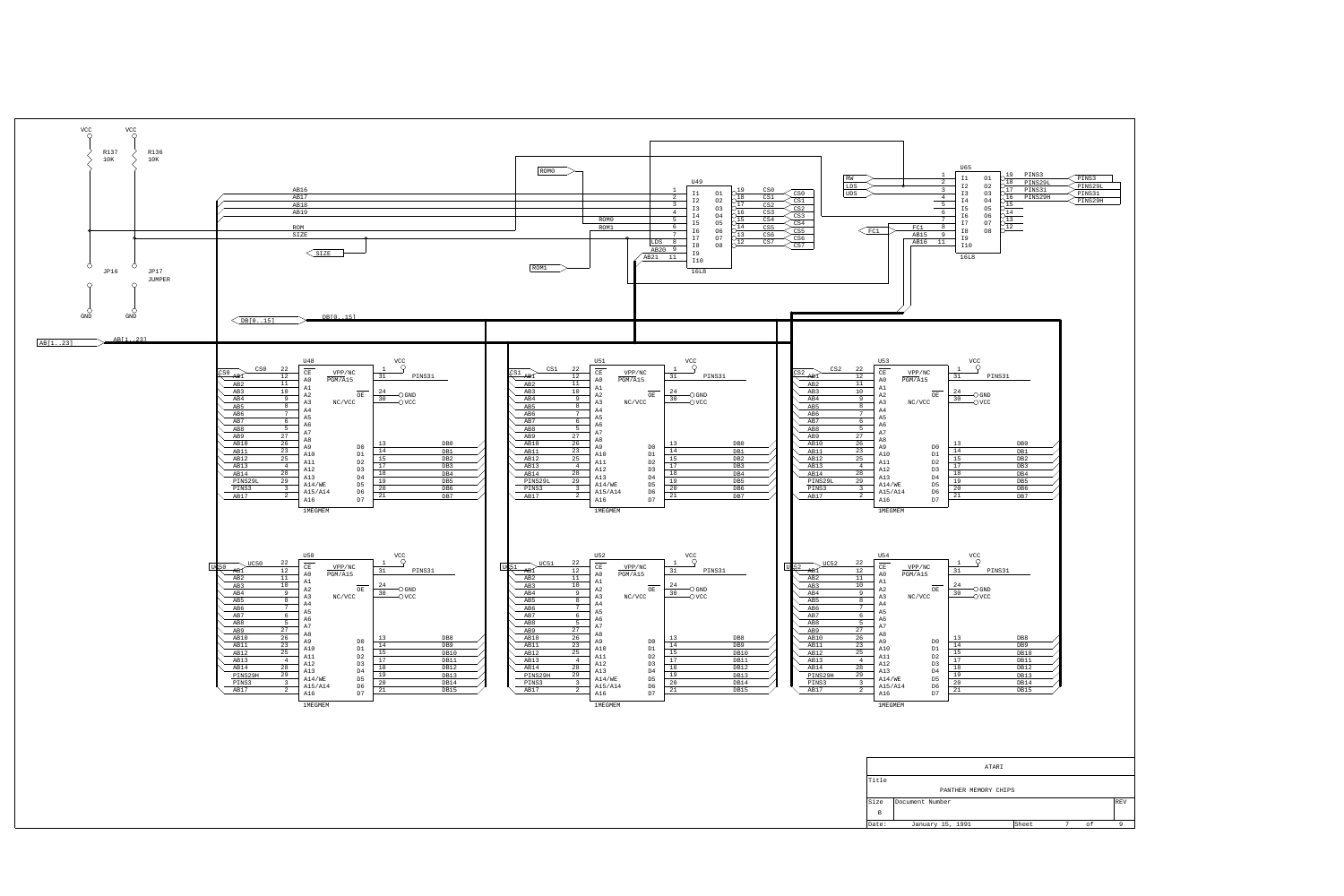